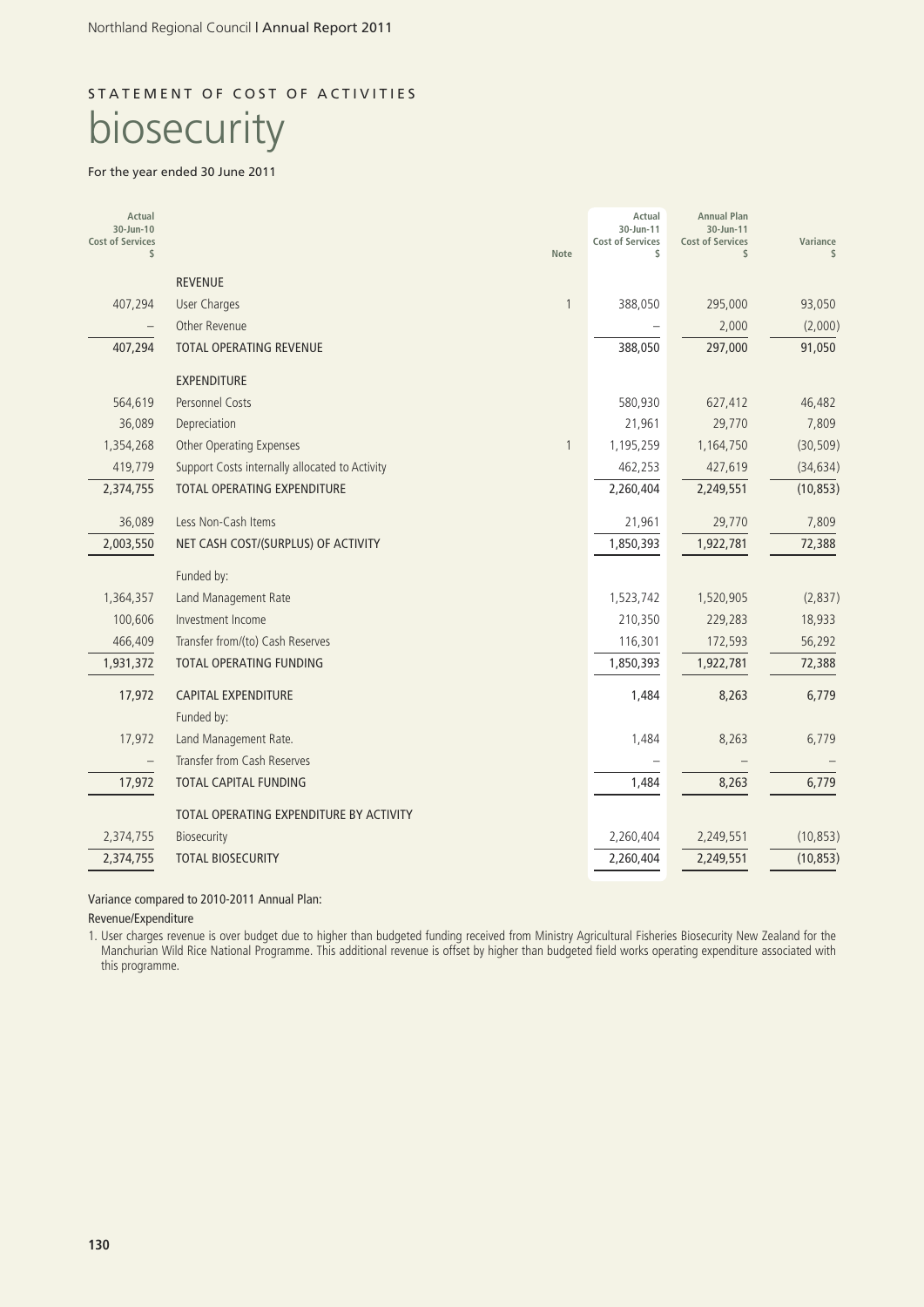# L E V E L S O F S E R V I C E biosecurity

The Biosecurity Group of Activities includes:

#### • Biosecurity

### Why we do this activity

Biosecurity is more than just managing the harmful impact that pests can have on our economy, environment and wellbeing. This activity also ensures Northlanders are active, informed and support pest management. The regional council prepares pest management strategies to determine what pests are managed and where this work will occur. A number of national agencies also have pest management roles and include the Ministry of Agriculture and Forestry (MAF), Ministry of Health, Animal Health Board, Land Information NZ and the Department of Conservation (DOC).

### Contribution to community outcomes:

#### Northland's natural environment is sustainably managed by:

- Reducing the impact of established pests on natural values.
- Reducing the opportunity for new pests which may enter the region to establish, persist and spread.
- Contributing to making our harbours, foreshore and waterways clean and healthy through pest plant management programmes and the provision of information.

#### Northland is prosperous by:

- Reducing populations of animal, plant and insect pests which may adversely impact on the economy.
- Putting in place measures which restrict the entry of new pests to the region.

#### Northland retains and enhances its regional identity by:

• Contributing to the recognition and protection of areas of important natural beauty by implementing pest control programmes.

#### Northland residents have access to recreational and leisure opportunities by:

• Ensuring that Northland is a place where people can experience, enjoy and appreciate the natural environment by controlling or eradicating pests through implementation of the Regional Pest Management Strategies.

### What we did

#### Biological control agents

In 2010-2011, further progress was made in establishing nursery sites for biological control agents, releasing and identifying new agents and nurturing existing agents in Northland. Biological control is the use of naturallyoccurring enemies and diseases to control pests and weeds. It is not designed to eradicate a species; instead it aims to keep populations at low levels. Using a biological control agent in New Zealand is strictly controlled by ERMA acting



under the Environmental Protection Agency (EPA). They assess the risk of all introductions to NZ including new biological control agents. The application to introduce a new agent must pass rigorous testing of host specificity and assessment of risk. If the application passes all these, including public scrutiny, the EPA judges that the risk of introduction outweighs any possible detrimental effects.

New releases of weed biological control agents included three releases of the tobacco weed lacebug, two releases of the *Tradescantia* leaf beetle, and the release of the broom gall mite and the nodding thistle crown root weevil.

*Tradescantia* (also known as wandering Jew or wandering willie) is a hardy, shade-tolerant pest plant that forms thick blankets that can rapidly smother and exclude virtually all other species, especially in Northland's relatively mild, semitropical climate. However, biosecurity experts are hoping a tiny Brazilian import – the *tradescantia* leaf beetle *(Neolema ogloblini)* – may yet prove an effective weapon against the plant, courtesy of the insect's healthy appetite for *tradescantia* leaves.

The beetle is native to south eastern Brazil and north eastern Argentina and although it was imported several years ago by Landcare Research, it is only now being released as a biocontrol agent in this country – reportedly the first time it has filled that role anywhere in the world.

Several hundred adult beetles were released in the Pataua area near Whängärei at the end of March and in the Kerikeri Basin in late April. The releases have involved local landowners, conservationists and weed control groups, the Department of Conservation and the Northland Regional Council. The regional council's funding contribution in 2010-2011 for external contractors was approximately \$1,500 (30 hours).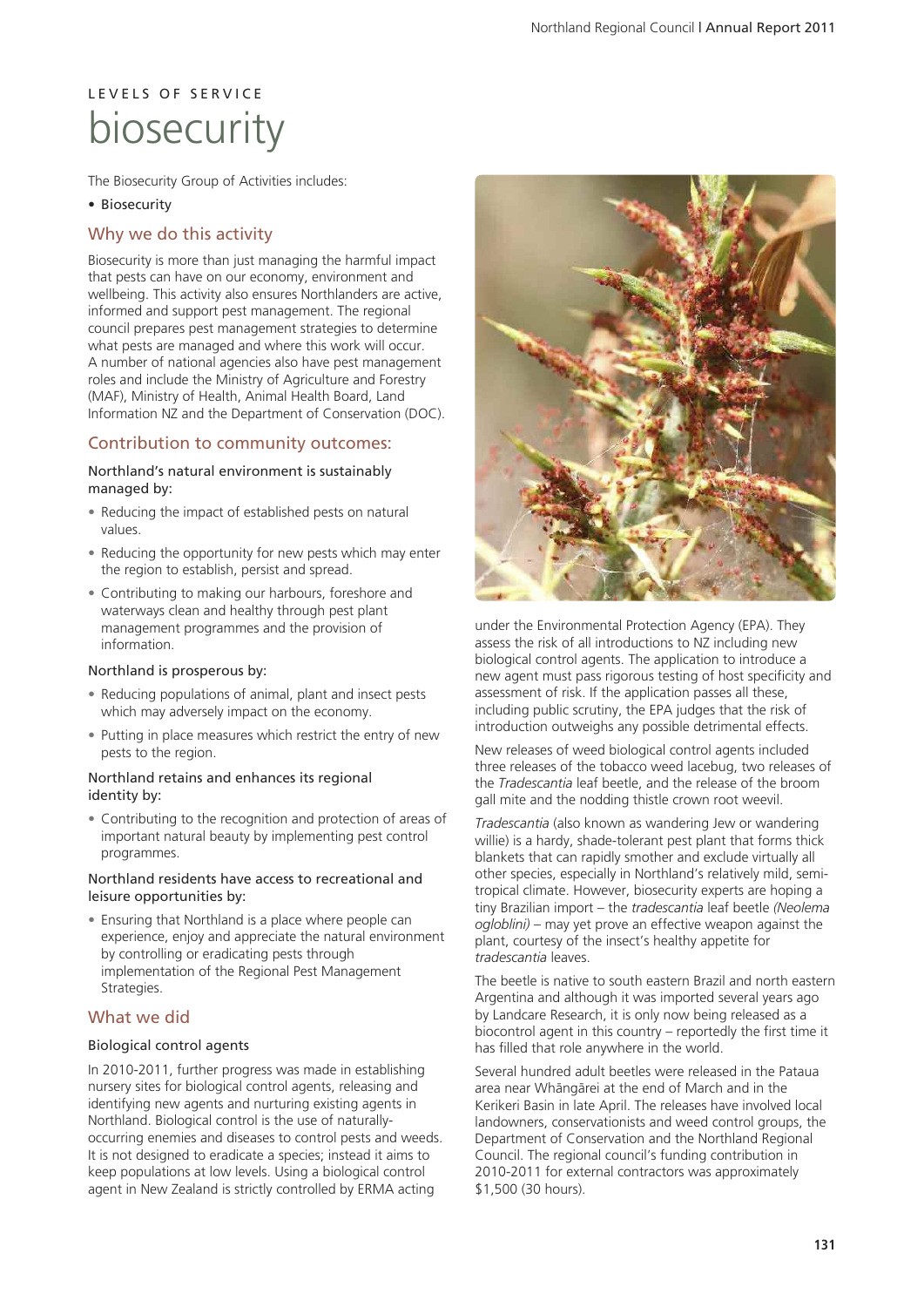# L E V E L S O F S E R V I C E biosecurity

#### Guava moth – pip fruit project

Researchers are about to embark on a \$26,000-plus trans-Tasman search for natural enemies of the guava moth, whose larvae currently infest and ruin a range of soft fruit and nuts from Northland to Waikato. The regional council and the New Zealand Feijoa Association have secured \$16,450 funding from the Ministry of Agriculture's Sustainable Farming Fund to help meet some of the initial costs of a project expected to take at least another 12 to 18 months. The pip fruit, summer fruit and macadamia industries are also contributing funding, as are the Waikato regional and Auckland councils.

#### Manchurian Wild Rice

Almost three years into a major \$1 million-plus campaign to tackle one of Northland's worst pest plants, organisers believe they are beginning to turn the tide in a lengthy war on Manchurian wild rice. The campaign, designed to halt the plant's spread then steadily reduce its impact in Northland, is being carried out by the Northland Regional Council in a partnership funded by MAF.

A further \$90,000 was provided to the project during the year to accelerate the programme and target additional sites of infestation. The regional council's budget share was \$246,002 for the year with \$270,763 spent.

MAF has declared the waterway-choking plant a 'National Interest Pest'. Manchurian wild rice forms dense, long-lived stands on land and water margins, blocking out other riparian species. It also blocks drains and destabilises stopbanks, causing flooding and invades flood-prone pastures and wetlands.

There are now more than 300 individual sites covering approximately 90 hectares included in the programme. The campaign currently has an annual budget of \$300,000 and targets all sites of Manchurian wild rice throughout Northland. However, most work is carried out in the Kaipara district, where the heaviest infestations occur.

The battle against Manchurian wild rice is expected to be a long one – with MAF indicating it is likely to continue until at least 2020. The early years of the programme targeted outlying sites first, to prevent further spread, before pushing into more heavily infested areas alongside the main rivers, streams and drainage canals. The work involves spraying with herbicide in spring and autumn, mostly by groundbased contractors, with helicopters used where access is difficult.

#### Webworm caterpillars

In February 2011 farmers on the Aupöuri Peninsula in the Far North were warned of very favourable conditions for webworm caterpillars, a pasture-devouring caterpillar which feeds on kikuyu and can cause widespread damage. Evidence of webworm feeding can be seen when kikuyu is parted at the base; caterpillars and/or bright green excreta will be present. Farmers in the area were advised that they could help to break the cycle by harrowing pasture.

#### Marine pest surveillance plan

A \$20,000 Envirolink grant was awarded to the council to fund a Northland marine pest surveillance plan which was completed in May 2011. This plan will guide where and when marine surveys for biosecurity pests should take place.

#### Community pest control areas

There are now 36 community pest control area plans underway which target pest ants, animals and weeds. These represent more than 800 owners and cover 32,675 hectares of private land involving individuals, community trusts and Mäori shareholder land. The scheme requires a signed management agreement between the council and landowners in which the council agrees to the initial knockdown of pests and subsidises a share of the maintenance costs over five years. After the first year the landowner accepts an increasing share of the control costs so that by year six the community is maintaining the project using its own resources.

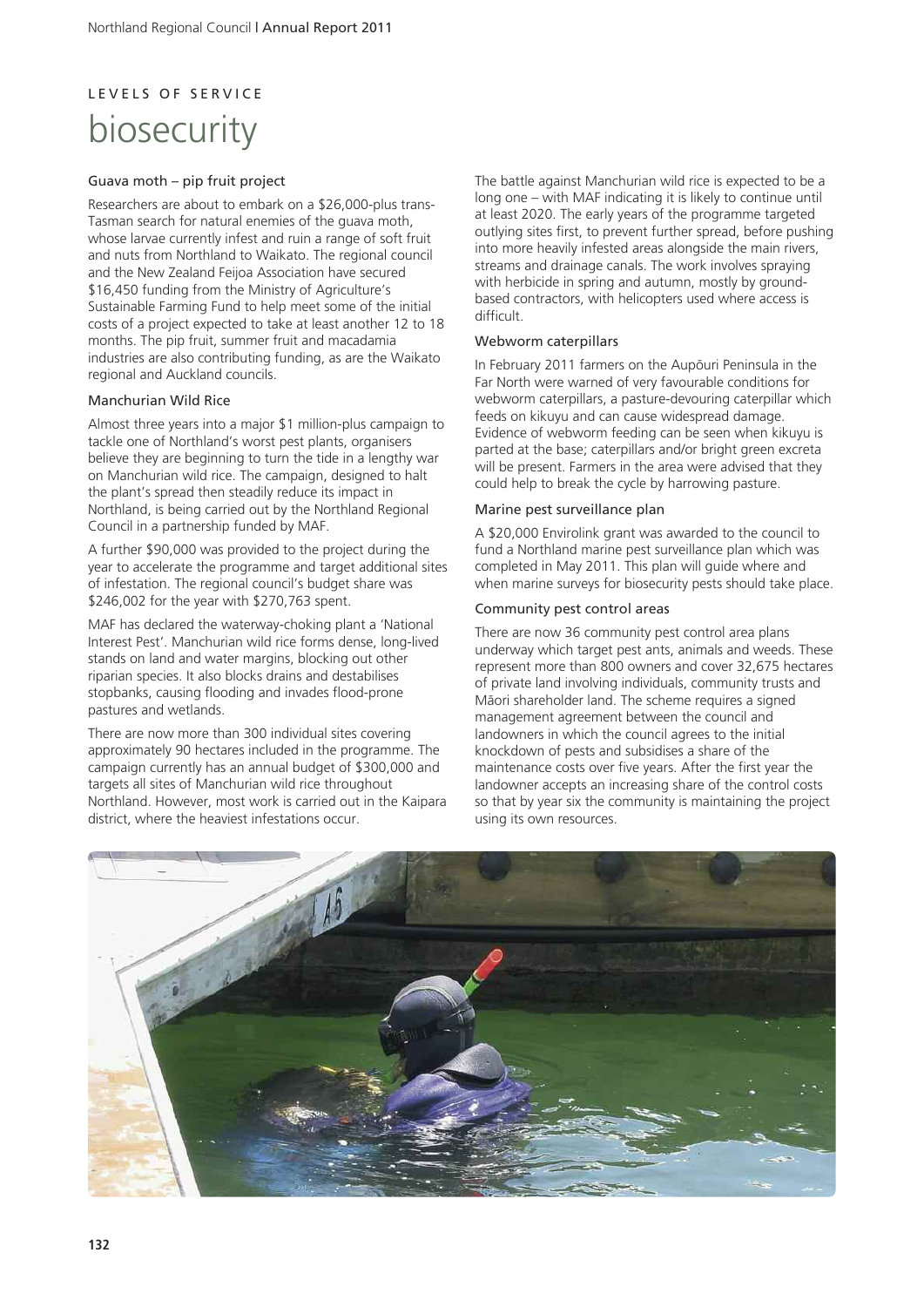## Activity 9.1 Biosecurity

Objective: To reduce the adverse impacts of pest organisms, pest plants and animal pests on the environment, the economy and human health.

#### 2010-2012 Performance Measures and Targets

| 9.1.1 Reduce the adverse impacts of pests on the environment, economy and human health.                                                                                                                       |                                                                                                                                                                                                                                                                                                                                                                                                                                                                                                                                |  |  |  |  |
|---------------------------------------------------------------------------------------------------------------------------------------------------------------------------------------------------------------|--------------------------------------------------------------------------------------------------------------------------------------------------------------------------------------------------------------------------------------------------------------------------------------------------------------------------------------------------------------------------------------------------------------------------------------------------------------------------------------------------------------------------------|--|--|--|--|
| Performance Measures and Targets                                                                                                                                                                              | Actual Service Performance to 30 June 2011                                                                                                                                                                                                                                                                                                                                                                                                                                                                                     |  |  |  |  |
| a. Review all pest management strategies in<br>accordance with the provisions of the<br><b>Biosecurity Act.</b><br>• Carry out a five year formal review of all pest<br>management strategies by 1 July 2010. | Not applicable to this reporting period (2010: Achieved).<br>During the 2008-2009 financial year the council began the<br>process of reviewing the Regional Pest Management<br>Strategies and decided to merge the existing 25 documents<br>into three - marine pests, animal pests and plant pests. This<br>process was completed during 2009-2010 and the new<br>Regional Pest Management Strategies were ratified by the<br>council in July 2010. The review was completed in 2009-2010<br>and occurs every five years.     |  |  |  |  |
| b. Prepare new Pest Management Strategies as<br>required and in accordance with the provisions<br>of the Biosecurity Act.<br>• All new strategies considered by the<br>Environmental Management Committee.    | Not applicable to this reporting period (2010: Achieved).<br>Strategies for plant pests, animal pests and marine pests were<br>approved in May 2010 by the Environmental Management<br>Committee. The strategies have a five year outlook unless<br>significant new pests are identified in the interim; no new<br>pests requiring a strategy were identified during 2010-2011.<br>The strategies help to reduce adverse effects in an effective<br>and efficient way by prioritising where pest resources should<br>be spent. |  |  |  |  |
| c. Prepare annual operational plans for each<br>regional pest and report on outcomes.<br>• Plans prepared by August each year and reported<br>to the Environmental Management Committee.                      | Not achieved (2010: Not applicable).<br>At year end the format of the operational reports was still<br>under review and outcome-based performance measures, to<br>align with the Pest Management National Plan of Action,<br>were being developed. The operational plans were finalised in<br>30 August 2011. Annual reviews in the future will meet the<br>August timeframe.                                                                                                                                                  |  |  |  |  |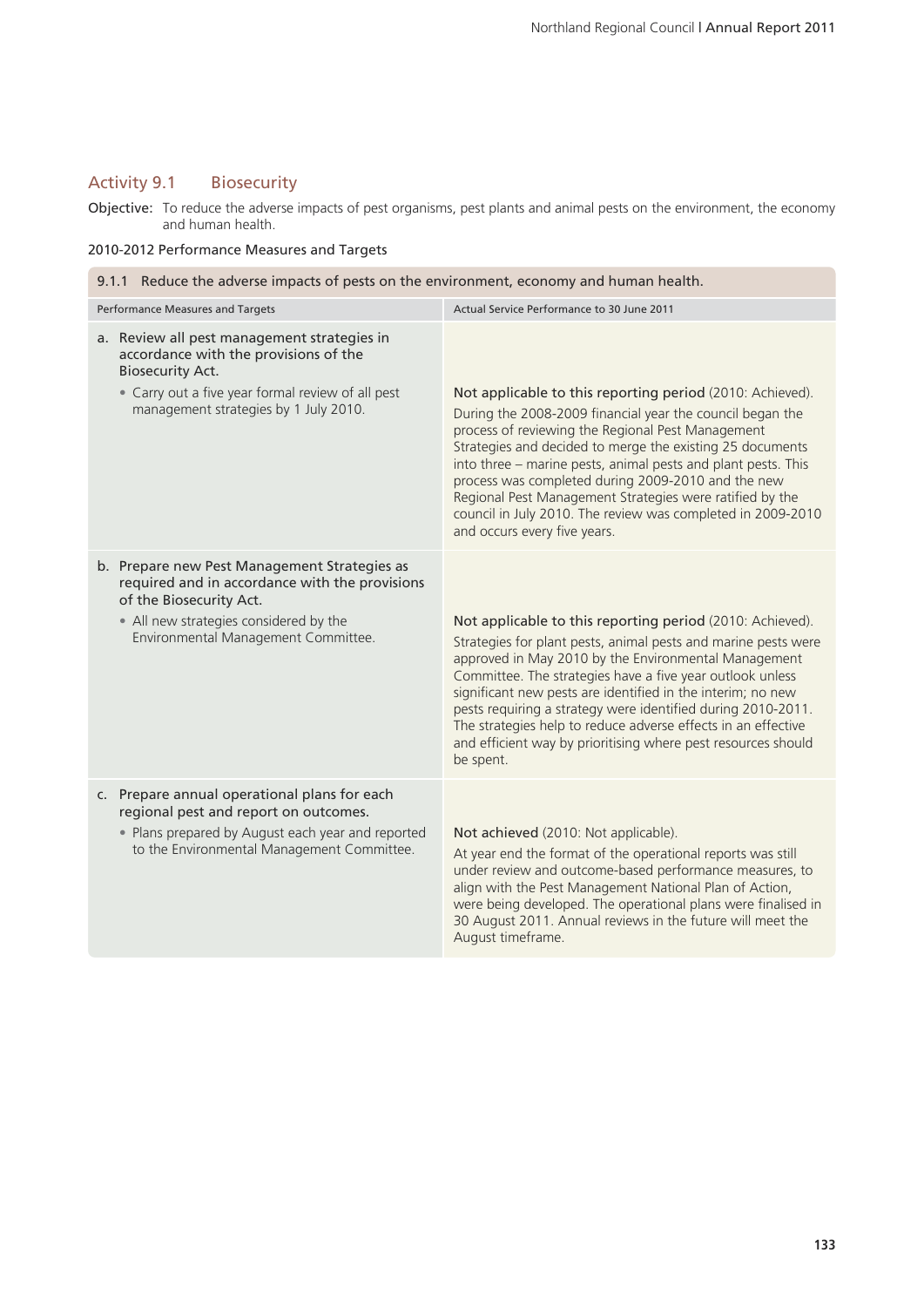# L E V E L S O F S E R V I C E biosecurity

## Activity 9.1 Biosecurity continued

| 9.1.1 Reduce the adverse impacts of pests on the environment, economy and human health.                                                                                                                                                                                                                                                                                                                                           |                                                                                                                                                                                                                                                                                                                                                                                                                                                                                                                                                                                                                                                                                                                        |  |  |  |
|-----------------------------------------------------------------------------------------------------------------------------------------------------------------------------------------------------------------------------------------------------------------------------------------------------------------------------------------------------------------------------------------------------------------------------------|------------------------------------------------------------------------------------------------------------------------------------------------------------------------------------------------------------------------------------------------------------------------------------------------------------------------------------------------------------------------------------------------------------------------------------------------------------------------------------------------------------------------------------------------------------------------------------------------------------------------------------------------------------------------------------------------------------------------|--|--|--|
| Performance Measures and Targets                                                                                                                                                                                                                                                                                                                                                                                                  | Actual Service Performance to 30 June 2011                                                                                                                                                                                                                                                                                                                                                                                                                                                                                                                                                                                                                                                                             |  |  |  |
| d. Develop, implement and enforce animal, plant<br>and insect pest management strategies for land,<br>freshwater and marine pests.<br>• Develop one marine management strategy to<br>enhance the region's marine capability and<br>response to marine pest invasions by 2010.<br>Implement by 30 June 2012.                                                                                                                       | Not applicable to this reporting period (2010: Achieved).<br>A marine pest strategy was adopted by council in May 2010<br>and a marine pest surveillance plan has been completed. This<br>plan will guide future survey activities and monitoring of<br>selected sites.                                                                                                                                                                                                                                                                                                                                                                                                                                                |  |  |  |
| • 100% of all African feather grass sites under<br>management by 31 December 2010 and 90%<br>eradicated by 31 December 2012.                                                                                                                                                                                                                                                                                                      | Achieved (2010: Not applicable).<br>All African feather grass sites are under management and the<br>annual spraying was completed. We do not predict to see any<br>completely eradicated sites until 2012 but expect the 90%<br>target will be met.                                                                                                                                                                                                                                                                                                                                                                                                                                                                    |  |  |  |
| e. Conduct annual monitoring on tropical grass<br>webworm and report webworm larval presence<br>to property owners as appropriate.<br>· Monitor at least seven sites per annum.<br>• Notify property owner if webworm larvae is<br>present in more than 50 square metres of pasture<br>monitored.                                                                                                                                 | Achieved (2010: Achieved).<br>Monitoring of seven sites was completed and results showed a<br>very high number of webworm present this year. Advanced<br>warning of this pest can help farmers prepare for its impact. A<br>dozen farmers were contacted in person to advise of the risk<br>and methods for managing the problem.<br>Achieved. (2010: Not applicable).<br>Owners within the affected areas were contacted directly and<br>council's website was updated with information as it became<br>available.                                                                                                                                                                                                    |  |  |  |
| f. Actively pursue opportunities for partnerships<br>with the community, crown and other pest<br>agencies via community pest plans (CPCA) and<br>other agreements.<br>• Establish at least one new partnership with a pest<br>agency and five new community pest plans<br>(CPCA) annually and reported to the<br>Environmental Management Committee.<br>• Achieve at least 15% maintenance level on<br>residual possum densities. | Achieved (2010: Achieved).<br>Eight new CPCA plans have been approved during 2010-<br>2011, three more than anticipated, and there is further<br>demand for community plans for the coming year. A report to<br>the Environmental Management Committee was completed<br>for August 2011.<br>A new partnership with a forestry company, Landcare Trust,<br>DOC and local community was established in 2010-2011 to<br>target wild goats near Whāngārei.<br>Achieved (2010: Achieved).<br>The average maintenance level is below 10% in accordance<br>with independent monitoring conducted during October<br>2010. Densities of 15% and higher represent high possum<br>densities which can damage the natural habitat. |  |  |  |